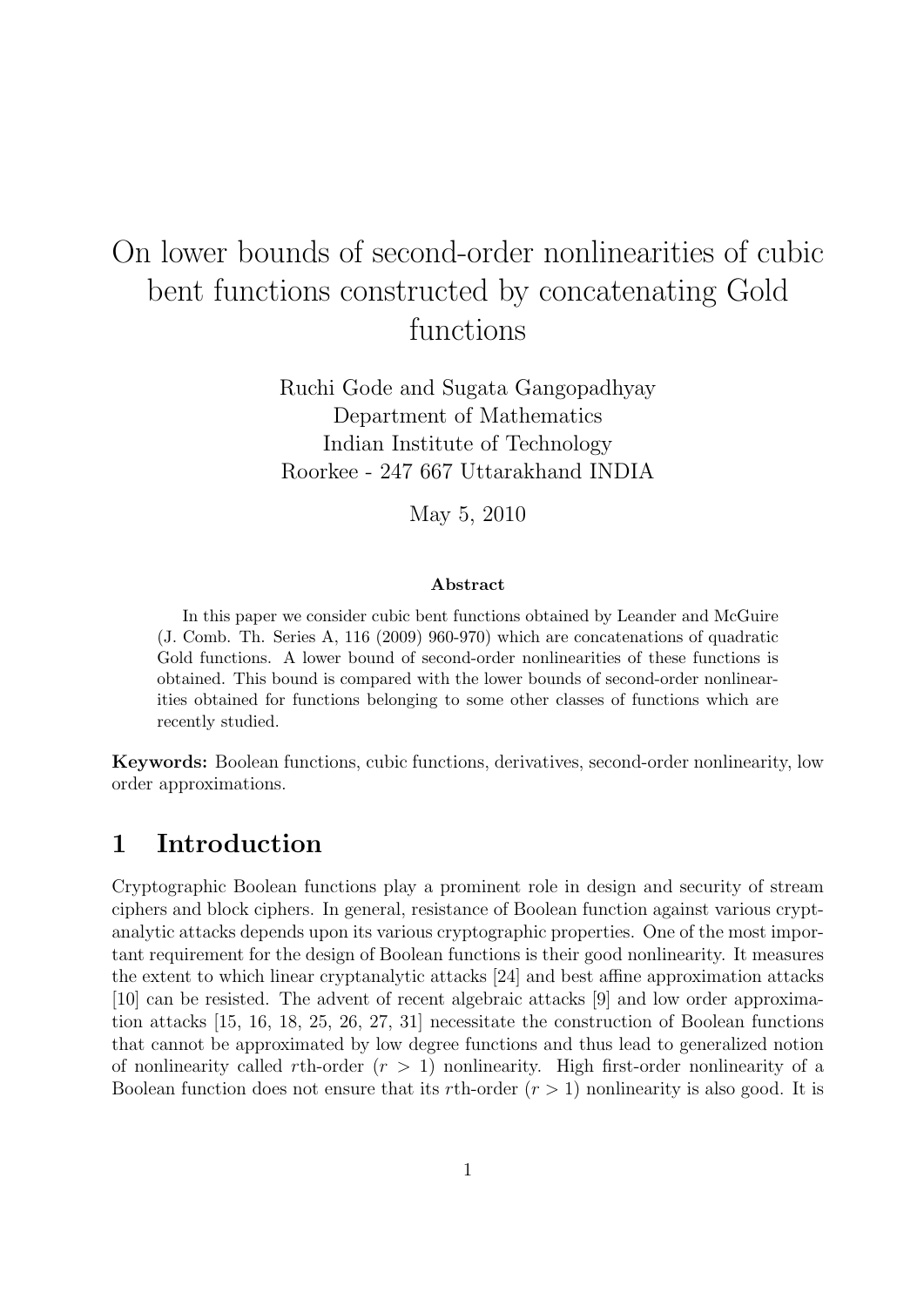to be noted that very little is known about  $nl_r(f)$  for  $r > 1$ . The best known asymptotic upper bound on  $nl_r(f)$  found in [8] which is as follows:

$$
nl_r(f) = 2^{n-1} - \frac{\sqrt{15}}{2} \cdot (1 + \sqrt{2})^{r-2} \cdot 2^{\frac{n}{2}} + O(n^{r-2}).
$$

The first-order nonlinearity of a Boolean function on  $n$  variables can be computed by using fast Walsh transform in time  $O(n2^n)$ . For results on constructions of Boolean functions with high nonlinearity we refer to  $[1, 6, 7, 17, 19, 20, 28, 29, 30]$ . For  $r > 2$ there is no efficient algorithm to compute rth-order nonlinearity of a Boolean function. An algorithm based on list decoding techniques of Reed-Muller codes, proposed by Dumer, Kabatiansky and Tavernier [11] and later improved by Fourquet and Tavernier [12], works well for  $r = 2$  and  $n \le 11$   $(n \le 13$  in some cases). However, it is inefficient for  $r > 3$ . Carlet [4] for the first time performed a systematic study on higher-order nonlinearities of Boolean functions. He developed a recursive approach to compute the lower bounds on rth-order nonlinearities of a function f by using the  $(r-1)$ th-order nonlinearities of the derivatives of the f. In the same paper Carlet obtained lower bounds of the second-order nonlinearities of several classes of functions, Welch function and the inverse function being among them. In another paper [5] Carlet efficiently lower bounded the nonlinearity profile of Dillon type bent functions. Using Carlet's approach Sun and Wu [32], Gangopadhyay, Sarkar and Telang [13], Gode and Gangopadhyay [14] obtained the lower bounds of the second-order nonlinearities of several classes of Boolean functions. Iwata-Kurosawa [16] provides Boolean functions with lower bounded rth-order nonlinearity, but the bound obtained is small. In this paper we consider cubic bent functions obtained by Leander and McGuire [21] which are concatenations of quadratic Gold functions. A lower bound of second-order nonlinearities of these functions is obtained. This bound is compared with the lower bounds of second-order nonlinearities obtained for functions belonging to some other classes of functions which are recently studied.

### 2 Preliminaries

Let  $\mathbb{F}_2$  be the prime field of characteristic 2. The set of all *n*-tuples of elements of  $\mathbb{F}_2$  is denoted by  $\mathbb{F}_2^n$ . Let  $\mathbb{F}_{2^n}$  be the extension field of degree n over  $\mathbb{F}_2$ . The finite field  $\mathbb{F}_{2^n}$  can be considered as an n dimensional vector space over  $\mathbb{F}_2$ . The set containing all invertible elements of  $\mathbb{F}_{2^n}$  is denoted by  $\mathbb{F}_{2^n}^*$ . Any function from  $\mathbb{F}_2^n$  into  $\mathbb{F}_2$  or equivalently from  $\mathbb{F}_{2^n}$ into  $\mathbb{F}_2$  is called a Boolean function on n variables. The set of all Boolean functions on n variables is denoted by  $\mathcal{B}_n$ . For any set S, the cardinality of S is denoted by  $|S|$ . Support of  $f \in \mathcal{B}_n$  denoted by  $supp(f)$  is  $|\{x \in \mathbb{F}_2^n : f(x) \neq 0\}|$ . For any two functions  $f, g \in \mathcal{B}_n$ ,  $d(f,g) = |\{x : f(x) \neq g(x), x \in \mathbb{F}_{2^n}\}|$  is said to be the Hamming distance between f and g.

Consider  $B = \{b_1, \ldots, b_n\}$  a basis of  $\mathbb{F}_{2^n}$ . Any  $x \in \mathbb{F}_{2^n}$  can be written as

 $x = x_1b_1 + \ldots + x_nb_n$ , where  $x_i \in \mathbb{F}_2$ , for all  $i = 1, \ldots, n$ .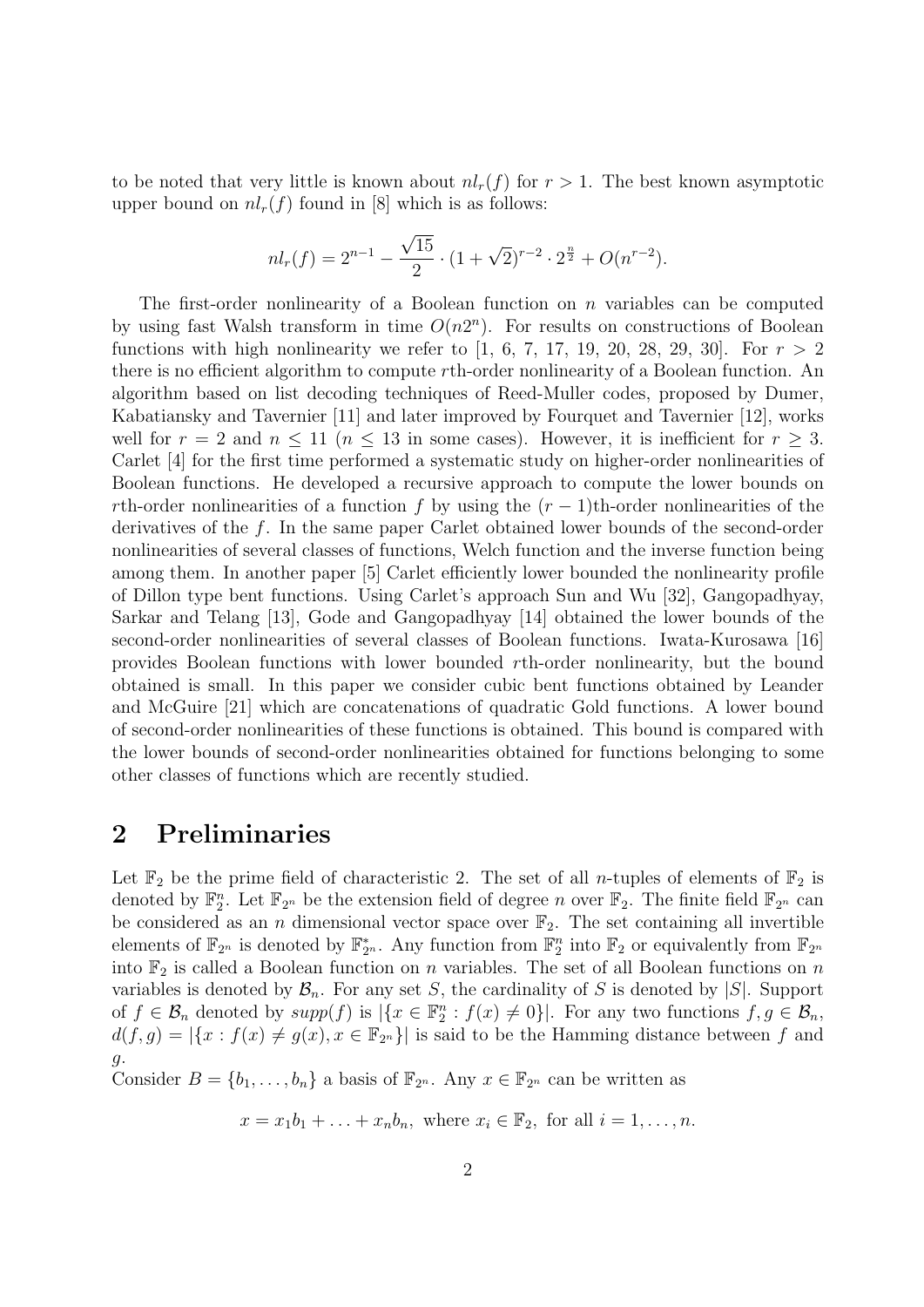The weight,  $wt(x)$ , of x is defined as  $\sum_{i=1}^{n} x_i$ , where the sum is over integers. Once a basis B of  $\mathbb{F}_{2^n}$  is fixed, any function  $f \in \mathcal{B}_n$  can be written as a function of  $x_1, \ldots, x_n$  as follows

$$
f(x_1, x_2,..., x_n) = \sum_{a=(a_1,...,a_n)\in \mathbb{F}_2^n} \mu_a(\prod_{i=1}^n x_i^{a_i}),
$$
 where  $\mu_a \in \mathbb{F}_2$ .

The algebraic degree,  $deg(f)$ , of f is defined as  $max_{a \in \mathbb{F}_2^n} \{wt(a) : \mu_a \neq 0\}.$ The trace function from  $\mathbb{F}_{2^n}$  into  $\mathbb{F}_2$  is defined by

$$
Tr_1^n(x) = x + x^2 + x^{2^2} + \ldots + x^{2^{n-1}},
$$

for all  $x \in \mathbb{F}_{2^n}$ . Given any  $x, y \in \mathbb{F}_{2^n}$ ,  $Tr_1^n(xy)$  is an inner product of x and y. The set of affine functions  $\mathcal{A}_n$  is defined as follows:

$$
\mathcal{A}_n = \{f_\lambda + \epsilon : \lambda \in \mathbb{F}_{2^n}, \epsilon \in \mathbb{F}_2\}.
$$

where  $f_{\lambda}(x) = Tr_1^n(\lambda x)$ , for all  $x \in \mathbb{F}_{2^n}$ . The Walsh transform of  $f \in \mathcal{B}_n$  at  $\lambda \in \mathbb{F}_{2^n}$  is defined by

$$
\widehat{f}(\lambda) = \sum_{x \in \mathbb{F}_{2^n}} (-1)^{f(x) + Tr_1^n(\lambda x)}.
$$

Nonlinearity of  $f \in \mathcal{B}_n$  is defined as  $nl(f) = \min_{l \in \mathcal{A}_n} \{d(f, l)\}\.$  The multiset  $[\widehat{f}(\lambda) : \lambda \in \mathbb{F}_{2^n}]$ is said to be the Walsh spectrum of f. Nonlinearity and Walsh spectrum of  $f \in \mathcal{B}_n$  is related as follows:

$$
nl(f) = 2^{n-1} - \frac{1}{2} \max_{\lambda \in \mathbb{F}_{2^n}} |\widehat{f}(\lambda)|.
$$

Using Parseval's identity

$$
\sum_{\lambda \in \mathbb{F}_{2^n}} \widehat{f}(\lambda)^2 = 2^{2n},
$$

it can be shown that  $\max\{|\widehat{f}(\lambda)| : \lambda \in \mathbb{F}_{2^n}\}\geq 2^{n/2}$ , which implies  $nl(f) \leq 2^{n-1}-2^{\frac{n}{2}-1}$ .

**Definition 1** Suppose n is an even integer. A function  $f \in \mathcal{B}_n$  is said to be a bent function if and only if it possesses maximum nonlinearity, i.e.,  $2^{n-1} - 2^{\frac{n}{2}-1}$ .

For a bent functions  $f \in \mathcal{B}_n$ , it is clear that  $\widehat{f}(\lambda) \in \{2^{\frac{n}{2}}, -2^{\frac{n}{2}}\}$  for all  $\lambda \in \mathbb{F}_{2^n}$ . Since bent functions have the maximum nonlinearity, they are optimally resistant to best affine approximation attacks.

### 2.1 Higher-order nonlinearity of Boolean functions and recursive lower bounds

**Definition 2** Let  $f : \mathbb{F}_2^n \to \mathbb{F}_2$  be an n-variable Boolean function. For every non-negative integer  $r \leq n$  we denote by  $nl_r(f)$  the minimum Hamming distance between f and all functions of algebraic degree at most r. For  $r = 1$  we simply write nl(f). The parameter  $nl_r(f)$  is called the rth-order nonlinearity of  $f(simplify the nonlinearity in the case r = 1)$ .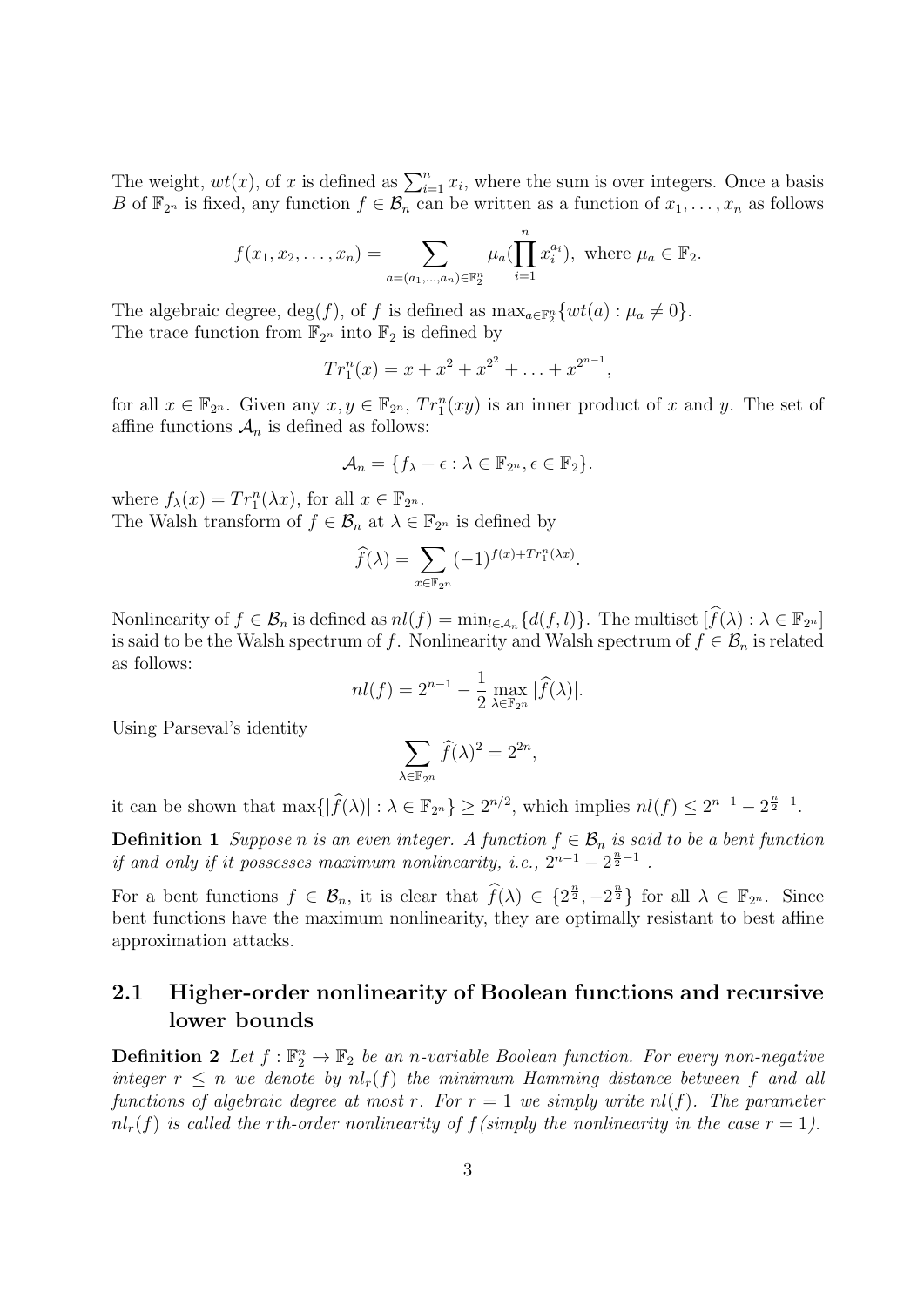The  $nl_r(f)$  is exactly the distance from f to the Reed-Muller code  $\mathcal{R}(r, n)$  of order r and length  $2^n$ . Therefore the maximum value of  $nl_r(f)$ , while f varies over the set of all nvariable Boolean functions is the covering radius of  $\mathcal{R}(r,n)$ . The nonlinearity profile of f is the sequence whose r-th term, for r varying in the range 1 to  $n-1$ , equals the rth-order nonlinearity of f.

**Definition 3** ([16])  $f \in \mathcal{B}_n$  is called rth-order bent if

$$
nl_r(f) \ge \begin{cases} 2^{n-r-3}(r+4), & \text{if } r \text{ is even,} \\ 2^{n-r-3}(r+5), & \text{if } r \text{ is odd.} \end{cases}
$$

for  $0 \le r \le n-3$ .

The recursive lower bounds of higher-order nonlinearities of Boolean functions, obtained by Carlet [4], are dependent on the nonlinearities of their derivatives.

**Definition 4** The derivative of  $f \in \mathcal{B}_n$  with respect to  $a \in \mathbb{F}_{2^n}$ , denoted by  $D_a f$ , is defined as  $D_{a}f(x) = f(x) + f(x+a)$  for all  $x \in \mathbb{F}_{2^{n}}$ .

The higher-order derivatives are defined as follows.

**Definition 5** Let V be an m-dimensional subspace of  $\mathbb{F}_{2^n}$  generated by  $a_1, \ldots, a_m$ , i.e.,  $V = \langle a_1, \ldots, a_m \rangle$ . The mth-order derivative of  $f \in \mathcal{B}_n$  with respect to V, denoted by  $D_V f$ or  $D_{a_1} \ldots D_{a_m} f$ , is defined by

$$
D_V f(x) = D_{a_1} \dots D_{a_m} f(x) \text{ for all } x \in \mathbb{F}_{2^n}.
$$

It is to be noted that the mth-order derivative of f depends only on the choice of the m-dimensional subspace V and independent of the choice of the basis of V. The following two propositions are due to Carlet [4].

**Proposition 1** ([4], Proposition 2) Let  $f(x)$  be any n-variable Boolean function and r be a positive integer smaller than n, for every non-negative integer  $i < r$ , we have

$$
nl_r(f) \geq \frac{1}{2^i} \max_{a_1, a_2, \dots, a_i \in \mathbb{F}_{2^n}} nl_{r-i}(D_{a_1}D_{a_2} \dots D_{a_i}f).
$$

**Proposition 2** ([4], Proposition 3) Let f be any n-variable Boolean function and r be a positive integer smaller than n. We have

$$
nl_r(f) \ge 2^{n-1} - \frac{1}{2} \sqrt{2^{2n} - 2 \sum_{a \in \mathbb{F}_{2^n}} nl_{r-1}(D_a f)}
$$

Carlet remarked that in general, the lower bound given in Proposition 2 is potentially stronger than that given in Proposition 1. The Propositions 1 and 2 are applicable for computation of the lower bounds of the second order nonlinearities of cubic Boolean functions. This is due to the fact that any first derivative of a cubic Boolean function has algebraic degree at most 2 and the Walsh spectrum of a quadratic Boolean function (degree 2 Boolean function) is completely characterized by the dimension of the kernel of the bilinear form associated to it. For details refer to [2, 23] .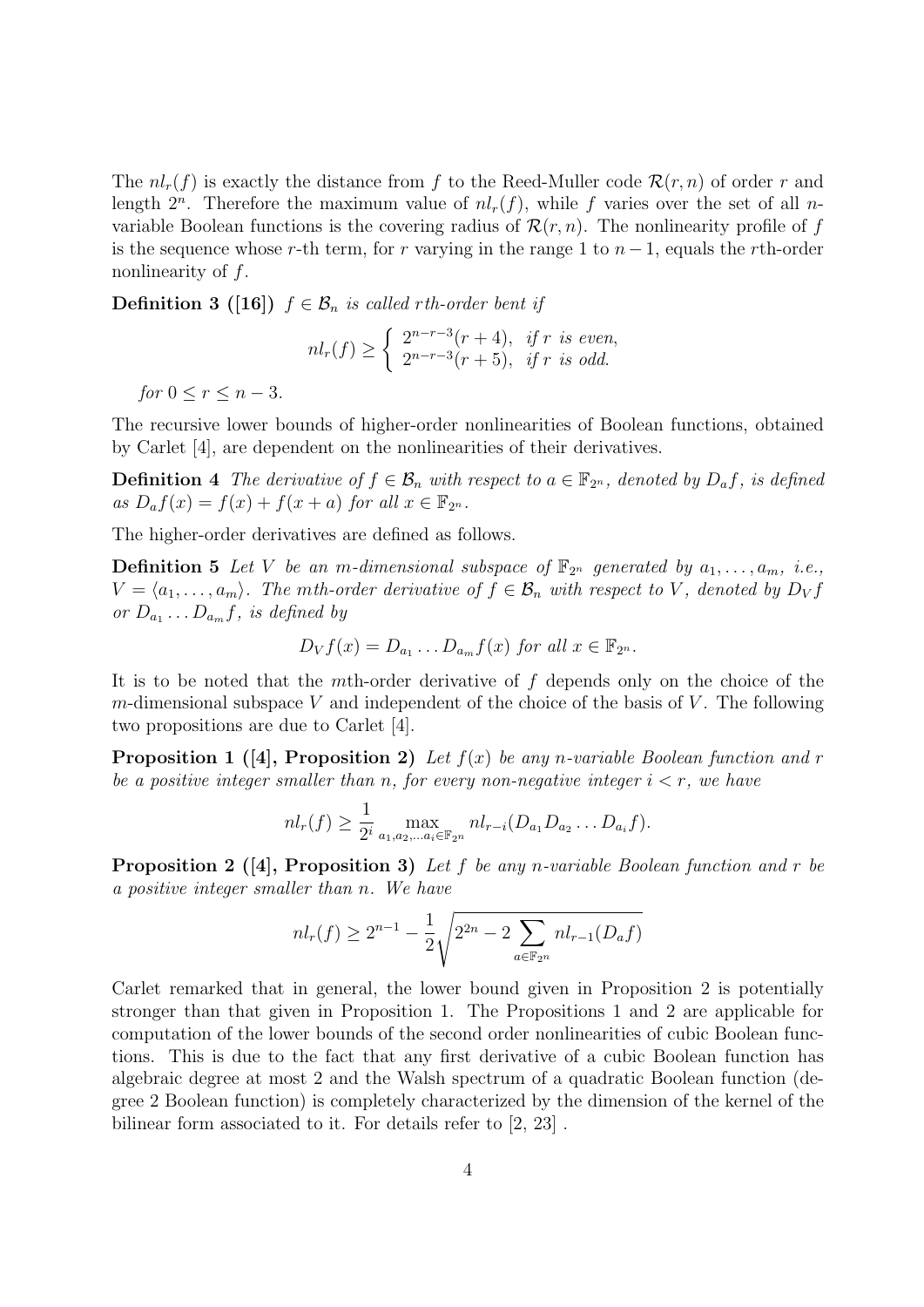#### 2.2 Quadratic Boolean functions

Suppose  $f \in \mathcal{B}_n$  is a quadratic function. The bilinear form associated with f is defined by  $B(x, y) = f(0) + f(x) + f(y) + f(x + y)$ . The kernel [2, 23] of  $B(x, y)$  is the subspace of  $\mathbb{F}_{2^n}$  defined by

$$
\mathcal{E}_f = \{ x \in \mathbb{F}_{2^n} : B(x, y) = 0 \text{ for all } y \in \mathbb{F}_{2^n} \}.
$$

**Lemma 1** ([2], Proposition 1) Let V be a vector space over a field  $\mathbb{F}_q$  of characteristic 2 and  $Q: V \longrightarrow \mathbb{F}_q$  be a quadratic form. Then the dimension of V and the dimension of the kernel of Q have the same parity.

**Lemma 2** ([2], Lemma 1) Let f be any quadratic Boolean function. The kernel,  $\mathcal{E}_f$ , is the subspace of  $\mathbb{F}_{2^n}$  consisting of those a such that the derivative  $D_a f$  is constant. That is,

$$
\mathcal{E}_f = \{a \in \mathbb{F}_{2^n} : D_a f = \text{ constant } \}.
$$

The Walsh spectrum of any quadratic function  $f \in \mathcal{B}_n$  is given below.

**Lemma 3** ([2, 23]) If  $f : \mathbb{F}_{2^n} \to \mathbb{F}_2$  is a quadratic Boolean function and  $B(x, y)$  is the quadratic form associated with it, then the Walsh Spectrum of f depends only on the dimension, k, of the kernel,  $\mathcal{E}_f$ , of  $B(x, y)$ . The weight distribution of the Walsh spectrum of  $f$  is:

| $W_f(\alpha)$  | number of $\alpha$                      |
|----------------|-----------------------------------------|
| $^{\circ}$     | $2^n - 2^{n-k}$                         |
| $2^{(n+k)/2}$  | $2^{n-k-1} + (-1)^{f(0)} 2^{(n-k-2)/2}$ |
| $-2^{(n+k)/2}$ | $2^{n-k-1} - (-1)^{f(0)} 2^{(n-k-2)/2}$ |

#### 2.3 Linearized polynomials

Suppose q denotes a prime power.

Definition 6 ([22]) A polynomial of the form

$$
L(x) = \sum_{i=0}^{n} \alpha_i x^{q^i}
$$

with the coefficients in an extension field  $\mathbb{F}_{q^m}$  of  $\mathbb{F}_q$  is said to be a linearized polynomial  $(q$ -polynomial) over  $\mathbb{F}_{q^m}$ .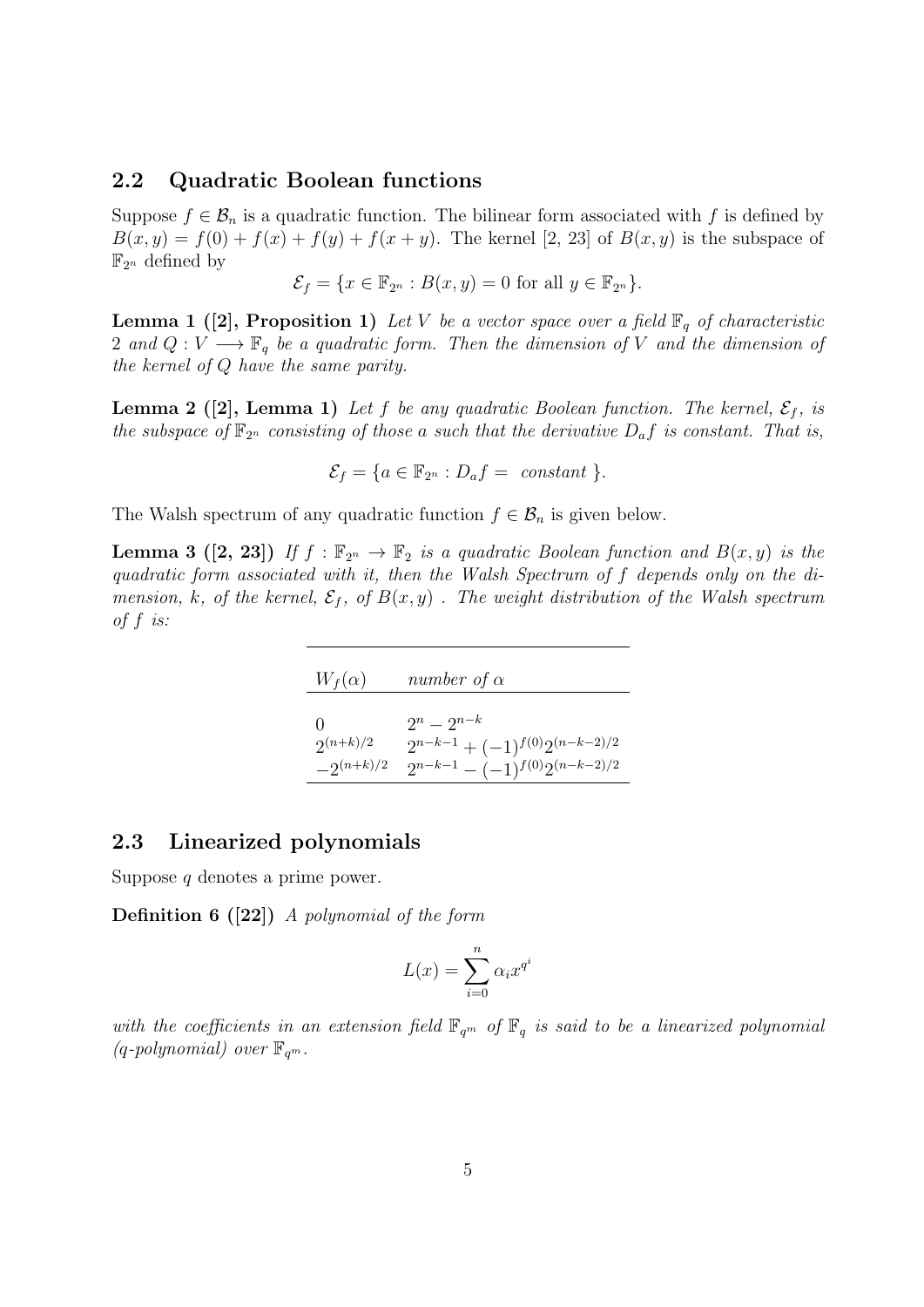The polynomial

$$
l(x) = \sum_{i=0}^{n} \alpha_i x^i
$$

is called conventional q associate of  $L(x)$ .

Below we give some known results on the factorization of polynomials in finite field [22] which we use in the proof.

- It is well known that in any field  $\mathbb{F}_{q^m}$   $x^s 1|x^r 1|$  if and only if  $s|r$  and  $gcd(x^s 1)|$  $1, x^r - 1$  =  $x^d - 1$  where  $d = \gcd(s, r)$ .
- Conventional q associate of  $x^{q^n} + x$  is  $x^n + 1$ , moreover if  $gcd(n, t) = 1$  then  $gcd(x^{q^n} +$  $x, x^{q^t} + x) = x(x+1)$  and  $gcd(x^n + 1, x^t + 1) = x + 1$ .

## 3 Main Result

The following theorem is due to Leander and McGuire [21].

**Theorem 1** ([21]) Let  $f(x)$  and  $h(x)$  be two Boolean functions on  $\mathbb{F}_{2^t}$  and let  $\psi(x, y)$  on  $\mathbb{F}_{2^t} \times \mathbb{F}_2$  defined by

$$
\psi(x, y) = yh(x) + (1+y)f(x)
$$

Then the following properties are equivalent

- 1.  $\psi$  is bent.
- 2. f, h are near-bent and supp(f)  $\cap$  supp(h) = φ.

The function  $Tr_1^n(x^d)$  is near bent if and only if  $x^d$  is almost bent (it has Walsh spectrum  $[0, \pm 2^{\frac{n+1}{2}}]$  and  $gcd(d, 2^n - 1) = 1$ . Gold functions  $Tr_1^n(x^{2^k+1})$  where  $gcd(k, n) = 1$  and n is odd are near-bent functions. Leander and McGuire in Corollary 5 [21] constructed cubic bent functions by concatenating two quadratic Gold functions. We consider a special case of those functions. Let t be a odd prime,  $n = t + 1$  and let j, k be two positive integers with  $k < j \leq \frac{t-1}{2}$  $\frac{-1}{2}$ . Define  $g : \mathbb{F}_{2^t} \times \mathbb{F}_2 \to \mathbb{F}_2$  as

$$
g(x,y) = yTr_1^t(x^{2^j+1} + x) + (1+y)Tr_1^t(x^{2^k+1}).
$$

We analyze the second order nonlinearity of q.

#### Lemma 4

$$
nl(D_{(a,b)}g) = \begin{cases} 0 & \text{if } a = 1, b = 0\\ 2^{n-1} - 2^{\frac{n}{2}}, & \text{else } \end{cases}
$$

.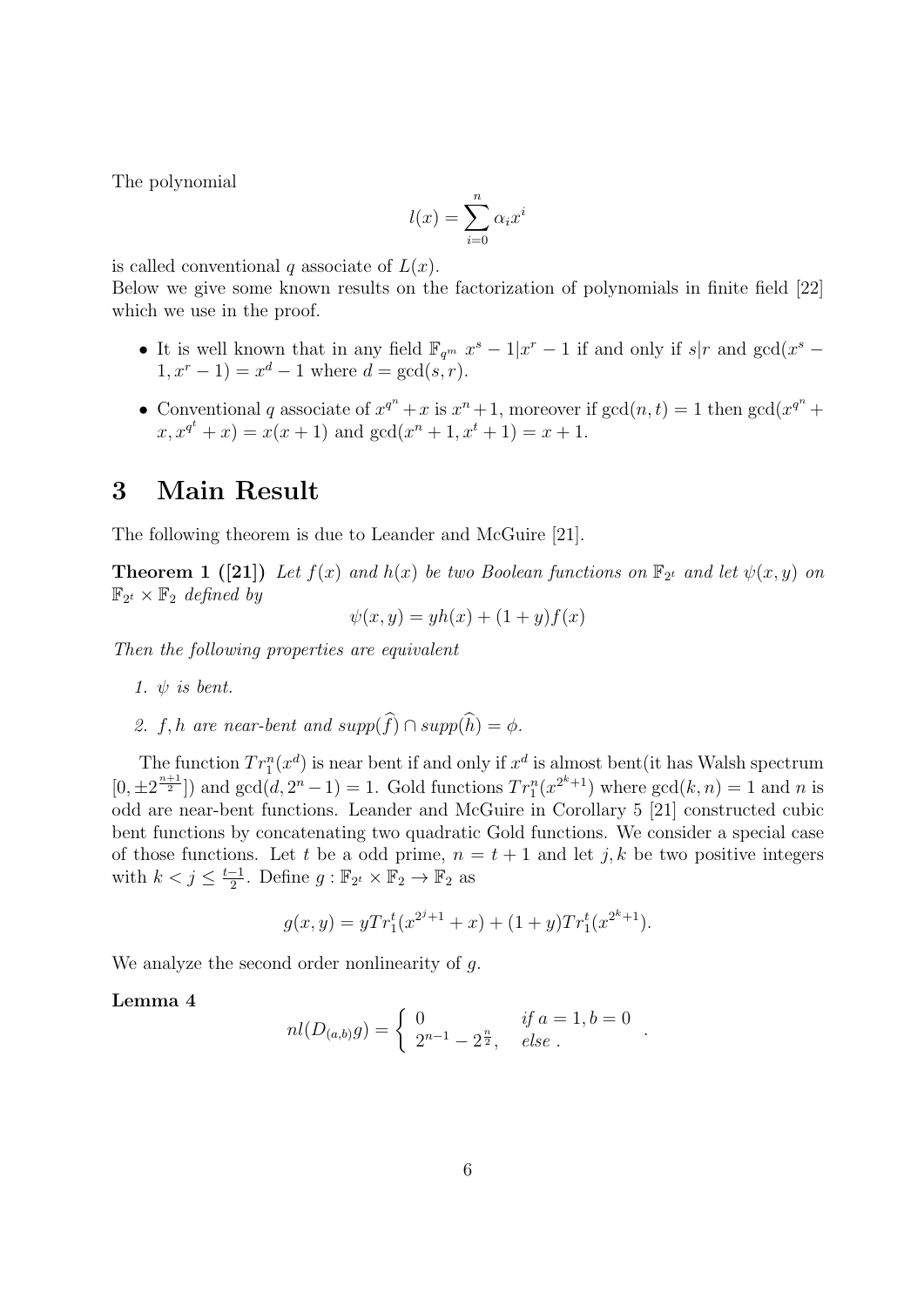**Proof** :  $g(x, y) = yTr_1^t(x^{2^j+1} + x) + (1+y)Tr_1^t(x^{2^k+1})$ Derivative of  $g(x, y)$  with respect to  $(a, b) \in \mathbb{F}_{2^t} \times \mathbb{F}_2$  is

$$
D_{(a,b)}g(x,y) = (1+y+b)Tr_1^t((x+a)^{2^j+1}+x) + (1+y+b)Tr_1^t((x+a)^{2^k+1})
$$
  
\n
$$
= yTr_1^t(ax^{2^j}+ax^{2^k}+x(a^{2^j}+a^{2^k})+a^{2^j+1}+a^{2^k+1}+a)
$$
  
\n
$$
+bTr_1^t(x^{2^j+1}+x^{2^k+1}+ax^{2^j}+ax^{2^k}+x(a^{2^j}+a^{2^k}+1)
$$
  
\n
$$
+a^{2^j+1}+a^{2^k+1}+a)
$$
  
\n
$$
+Tr_1^t(ax^{2^k}+xa^{2^k}+a^{2^k+1}).
$$

If  $D_{(a,b)}g$  is quadratic then by Lemma 2 the kernel of the bilinear form associated to  $D_{(a,b)}g$ is

$$
\mathcal{E}_{D_{(a,b)}g} = \{ (c,d) \in \mathbb{F}_{2^t} \times \mathbb{F}_2 | D_{(c,d)} D_{(a,b)} g = \text{ constant} \}.
$$

Let  $K(a, b)$  denotes the dimension of the kernel  $\mathcal{E}_{D_{(a,b)}g}$ . Consider a 2-dimensional subspace V generated by two vectors  $(a, b)$  and  $(c, d)$ . The second derivative of  $f$  at  $V$  is as follows:

$$
D_V g(x, y) = D_{(c,d)} D_{(a,b)} g(x, y)
$$
  
\n
$$
= yTr_1^t (a(c^{2j} + c^{2^{t-j}} + c^{2^k} + c^{2^{t-k}}))
$$
  
\n
$$
+ dTr_1^t ((a^{2j} + a^{2^{t-j}} + a^{2^k} + a^{2^{t-k}})x) + bTr_1^t ((c^{2j} + c^{2^{t-j}} + c^{2^k} + c^{2^{t-k}})x)
$$
  
\n
$$
+ dTr_1^t (ca^{2j} + ca^{2^k} + a^{2^{j+1}} + a^{2^{k+1}} + a)
$$
  
\n
$$
+ bTr_1^t (c^{2j+1} + c^{2^k+1} + ac^{2j} + ac^{2^k} + c(a^{2j} + a^{2^k} + 1))
$$
  
\n
$$
+ Tr_1^t (ac^{2j} + ca^{2j}).
$$

Consider the following cases: **Case 1:**  $a = 1, b = 0$ 

$$
D_{(c,d)}D_{(1,0)}g(x,y) = yTr_1^t(c^{2^j} + c^{2^{t-j}} + c^{2^k} + c^{2^{t-k}}) + constant.
$$

 $D_{(c,d)}D_{(1,0)}g(x, y)$  is constant if and only if  $Tr_1^t(c^{2^j} + c^{2^{t-j}} + c^{2^k} + c^{2^{t-k}}) = 0$ 

Above equation holds for all  $c \in \mathbb{F}_{2^t}$ . So c can be chosen in  $2^t$  ways and for each choice of c, d can take 2 values such that  $D_{(c,d)}D_{(1,0)}g$  is constant. Therefore,  $\mathcal{E}_{D_{(1,0)}g}$  contains exactly  $2^{t+1}$  elements which implies that  $K(1,0) = t+1 = n$ .

**Case 2:**  $a = 0, b = 1$ 

$$
D_{(c,d)}D_{(0,1)}g(x,y) = Tr_1^t((c^{2^j} + c^{2^{t-j}} + c^{2^k} + c^{2^{t-k}})x) + constant.
$$

 $D_{(c,d)}D_{(0,1)}g(x, y)$  is constant if and only if

$$
c^{2^{j}} + c^{2^{t-j}} + c^{2^{k}} + c^{2^{t-k}} = 0
$$
 (1)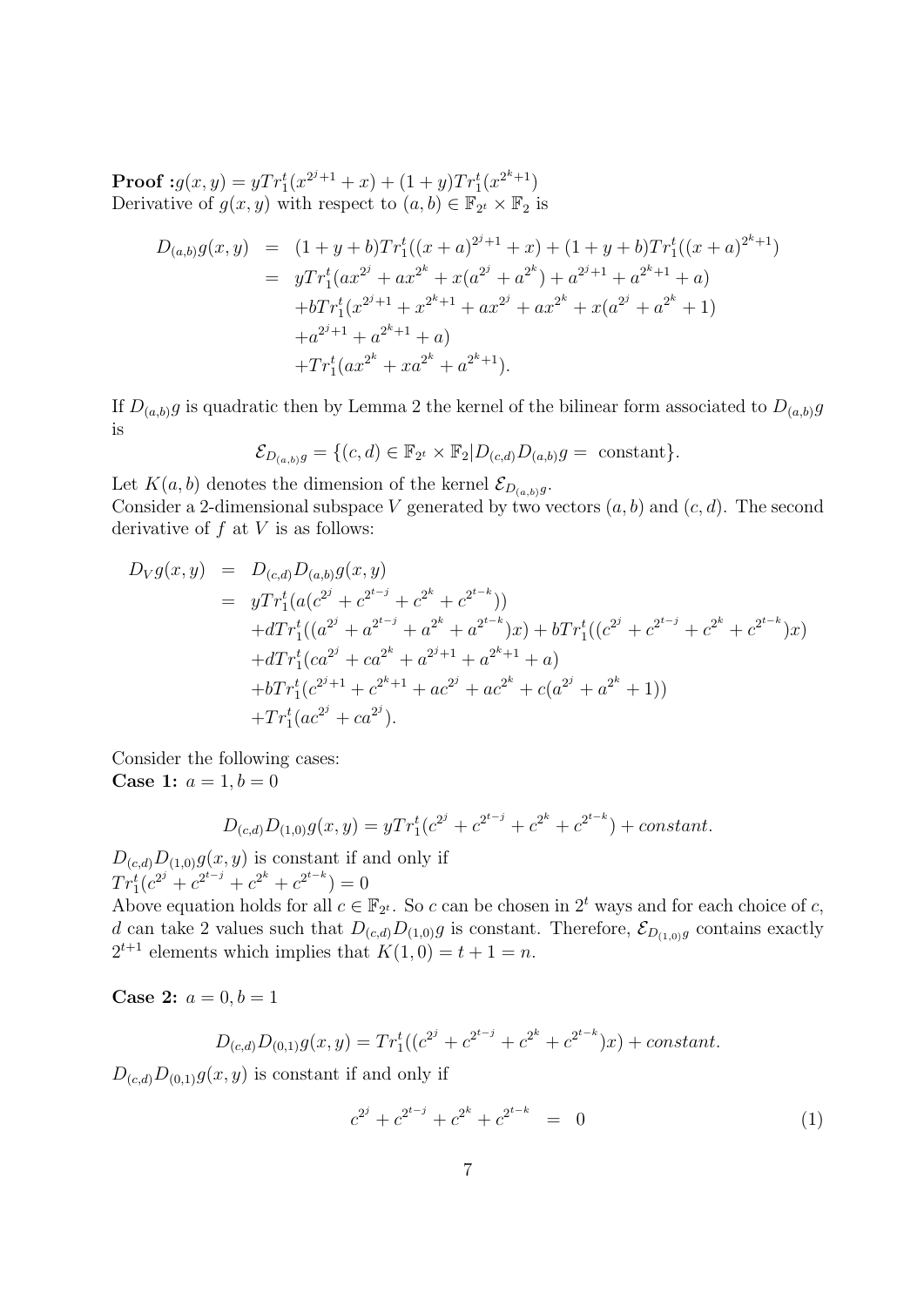Applying Frobenius map  $i$  times to Equation (1), we obtain

$$
c^{2^{2j}} + c^{2^{j+k}} + c^{2^{j-k}} + c = 0
$$

Let  $L(c) = c^{2^{2j}} + c^{2^{j+k}} + c^{2^{j-k}} + c$ . The conventional associate of the linearized polynomial  $L(c)$  is  $l(c) = c^{2j} + c^{j+k} + c^{j-k} + 1$ . By theory of associates  $gcd(L(c), c^{2^t} + c)$  is the linearized associate of  $gcd(l(c), c<sup>t</sup> + 1)$ , factorization of  $l(c)$  is

$$
l(c) = (c^{j+k} + 1)(c^{j-k} + 1)
$$

Since t is odd prime and  $j, k \leq \frac{t-1}{2}$  $\frac{-1}{2}$ , we observe that  $gcd(t, j + k) = gcd(t, j - k) = 1$ , this implies that  $gcd(l(c), c^t + 1) = c + 1$ . Thus  $L(c) = 0$  has only two solutions  $c = 0, 1$  in  $\mathbb{F}_{2^t}$ . So c can be chosen in 2 ways and for each choice of c,  $d$  in 2 ways, therefore the total number of ways in which  $(c, d)$  can be chosen so that  $D_{(c,d)}D_{(0,1)}g$  is constant is  $2 \cdot 2 = 2^2$ ways.  $\mathcal{E}_{D_{(0,1)}g}$  contains exactly  $2^2$  elements which implies that  $K(0, 1) = 2$ .

**Case 3:**  $a = 1, b = 1$ 

$$
D_V g(x, y) = D_{(c,d)} D_{(1,1)} g(x, y)
$$
  
= 
$$
y Tr_1^t (c^{2^j} + c^{2^{t-j}} + c^{2^k} + c^{2^{t-k}})
$$
  
+ 
$$
Tr_1^t ((c^{2^j} + c^{2^{t-j}} + c^{2^k} + c^{2^{t-k}})x) + constant.
$$

 $D_{(c,d)}D_{(1,1)}g(x, y)$  is constant if and only if  $Tr_1^t(c^{2^j} + c^{2^{t-j}} + c^{2^k} + c^{2^{t-k}}) = 0$ and  $c^{2^j} + c^{2^{t-j}} + c^{2^k} + c^{2^{t-k}} = 0$ 

Condition 1 and 2 together implies that  $c$  can take only two values 0 and 1. For each choice of c, d can be chosen in 2 ways such that  $D_{(c,d)}D_{(1,1)}g$  is constant. Therefore,  $\mathcal{E}_{D_{(1,1)}g}$ contains exactly 2<sup>2</sup> elements which implies that  $K(1, 1) = 2$ .

Case 4:  $a \in \mathbb{F}_{2^t}^* \setminus \{1\}$ **Subcase** 1:  $a \in \mathbb{F}_{2^t}^* \setminus \{1\}, b = 0$ . In this case

$$
D_V g(x, y) = D_{(c,d)} D_{(a,0)} g(x, y)
$$
  
= 
$$
y Tr_1^t (a(c^{2^j} + c^{2^{t-j}} + c^{2^k} + c^{2^{t-k}}))
$$
  
+
$$
dT r_1^t ((a^{2^j} + a^{2^{t-j}} + a^{2^k} + a^{2^{t-k}})x)
$$

 $D_{(c,d)}D_{(a,0)}g(x, y)$  is constant if and only if  $dTr_1^t(a^{2^j} + a^{2^{t-j}} + a^{2^k} + a^{2^{t-k}}) = 0$ and  $Tr_1^t(a(c^{2^j}+c^{2^{t-j}}+c^{2^k}+c^{2^{t-k}}))=0$  $T_{11}(a_1c + c + c + c)$  (*j* − 0<br>Condition 2 is equivalent to  $Tr_1^t(c(a^{2^j} + a^{2^{t-j}} + a^{2^k} + a^{2^{t-k}})) = 0$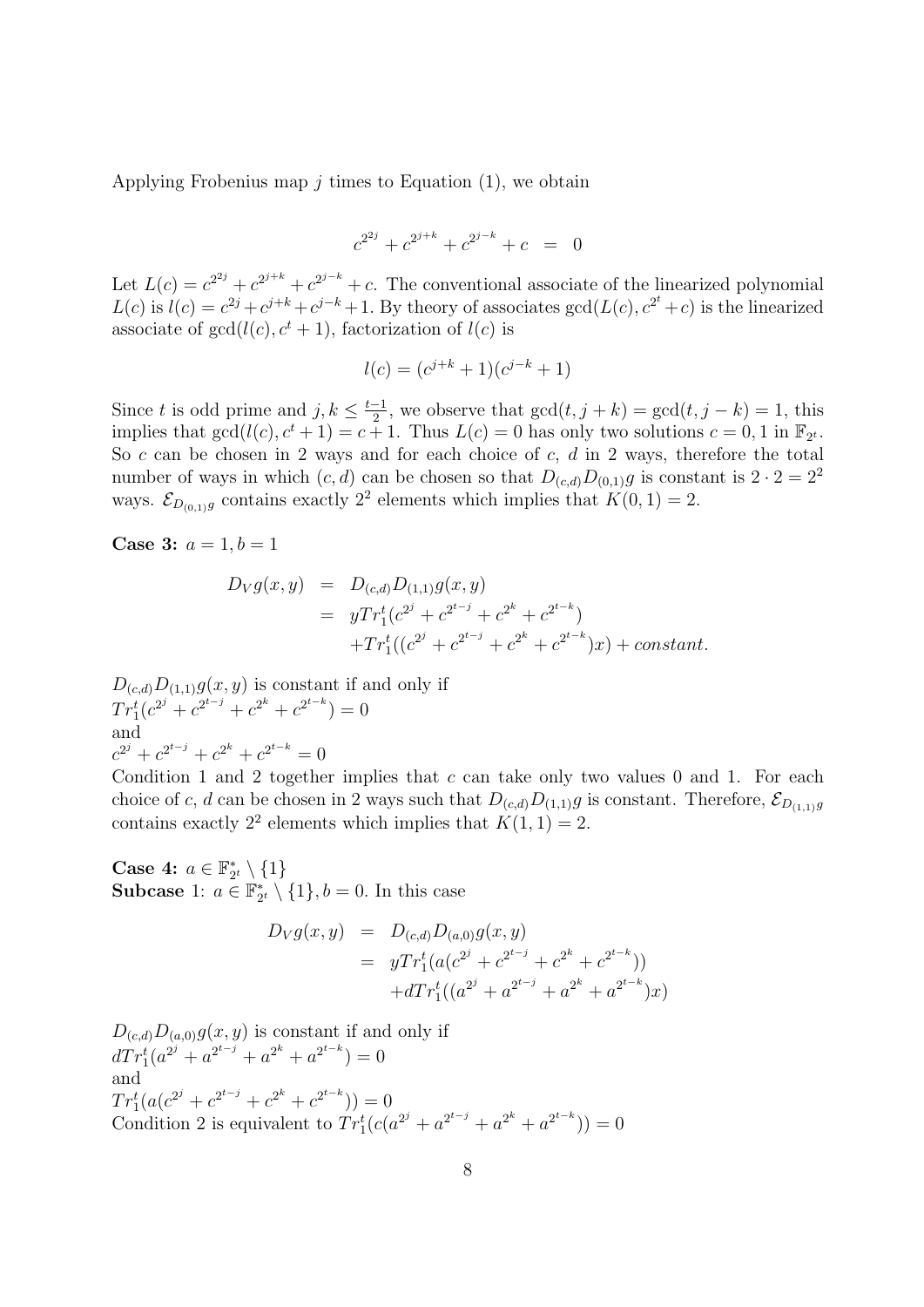Since  $a \neq 0, 1$ , therefore

 $Tr_1^t(a(c^{2^j}+c^{2^{t-j}}+c^{2^k}+c^{2^{t-k}})) = 0 = Tr_1^t(c(a^{2^j}+a^{2^{t-j}}+a^{2^k}+a^{2^{t-k}}))$  implies that c can take only two values 0 and 1 and condition 1 gives  $d = 0$ .

Therefore, the total number of ways in which  $(c, d)$  can be chosen so that  $D_{(c,d)}D_{(a,0)}g$  is constant in this case is  $2 \cdot 1 = 2$  ways.

**Subcase** 2:  $a \in \mathbb{F}_{2^t}^* \setminus \{1\}, b = 1$ . In this case

$$
D_V g(x, y) = D_{(c,d)} D_{(a,1)} g(x, y)
$$
  
= 
$$
y Tr_1^t (a(c^{2^j} + c^{2^{t-j}} + c^{2^k} + c^{2^{t-k}}))
$$
  
+ 
$$
dT r_1^t ((a^{2^j} + a^{2^{t-j}} + a^{2^k} + a^{2^{t-k}})x)
$$
  
+ 
$$
bTr_1^t ((c^{2^j} + c^{2^{t-j}} + c^{2^k} + c^{2^{t-k}})x) + constant.
$$

 $D_{(c,d)}D_{(a,b)}g(x, y)$  is constant if and only if  $Tr_1^t(a(c^{2^j}+c^{2^{t-j}}+c^{2^k}+c^{2^{t-k}}))=0$ and  $dTr_1^t(a^{2^j} + a^{2^{t-j}} + a^{2^k} + a^{2^{t-k}}) = 0$ and  $c^{2^{j}} + c^{2^{t-j}} + c^{2^{k}} + c^{2^{t-k}} = 0$ Condition 1 and 3 implies that  $c^{2^j} + c^{2^{t-j}} + c^{2^k} + c^{2^{t-k}} = 0$ , so  $c = 0, 1$ . Condition 2 gives

 $d = 0$  as  $a \in \mathbb{F}_{2^t}^* \setminus \{1\}$ . So in this subcase  $D_{(c,d)}D_{(a,1)}g$  is constant only when  $(c, d) = (0, 0)$ or  $(c, d) = (1, 0)$ .

Combining the two subcases of case 4 we conclude that the number of ways in which  $(c, d)$ can be chosen so that  $D_{(c,d)}D_{(a,b)}f$  is constant for  $a \in \mathbb{F}_{2^t}^* \setminus \{1\}$  is  $2 + 2 = 4 = 2^2$  and thus  $K(a, b) = 2$  in this case.

Combining the four cases we infer that

$$
K(a,b) = \begin{cases} n, & \text{if } a = 1, b = 0, \\ 2, & \text{if } a = 1, b = 1, \\ 2, & \text{if } a = 0, b = 1, \\ 2, & \text{if } a \in \mathbb{F}_{2^k}^* \backslash \{1\}. \end{cases}
$$

The nonlinearity of  $D_{(a,b)}f$  is

$$
nl(D_{(a,b)}g) = 2^{n-1} - \frac{1}{2} \max_{(\lambda,\mu) \in \mathbb{F}_2^t \times \mathbb{F}_2} |W_{D_{(a,b)}f}(\lambda,\mu)|
$$
  
= 
$$
2^{n-1} - \frac{1}{2} 2^{\frac{n+K(a,b)}{2}}
$$

that is

$$
nl(D_{(a,b)}g) = \begin{cases} 0 & \text{if } a = 1, b = 0, \\ 2^{n-1} - 2^{\frac{n}{2}}, & \text{else } \end{cases}
$$

.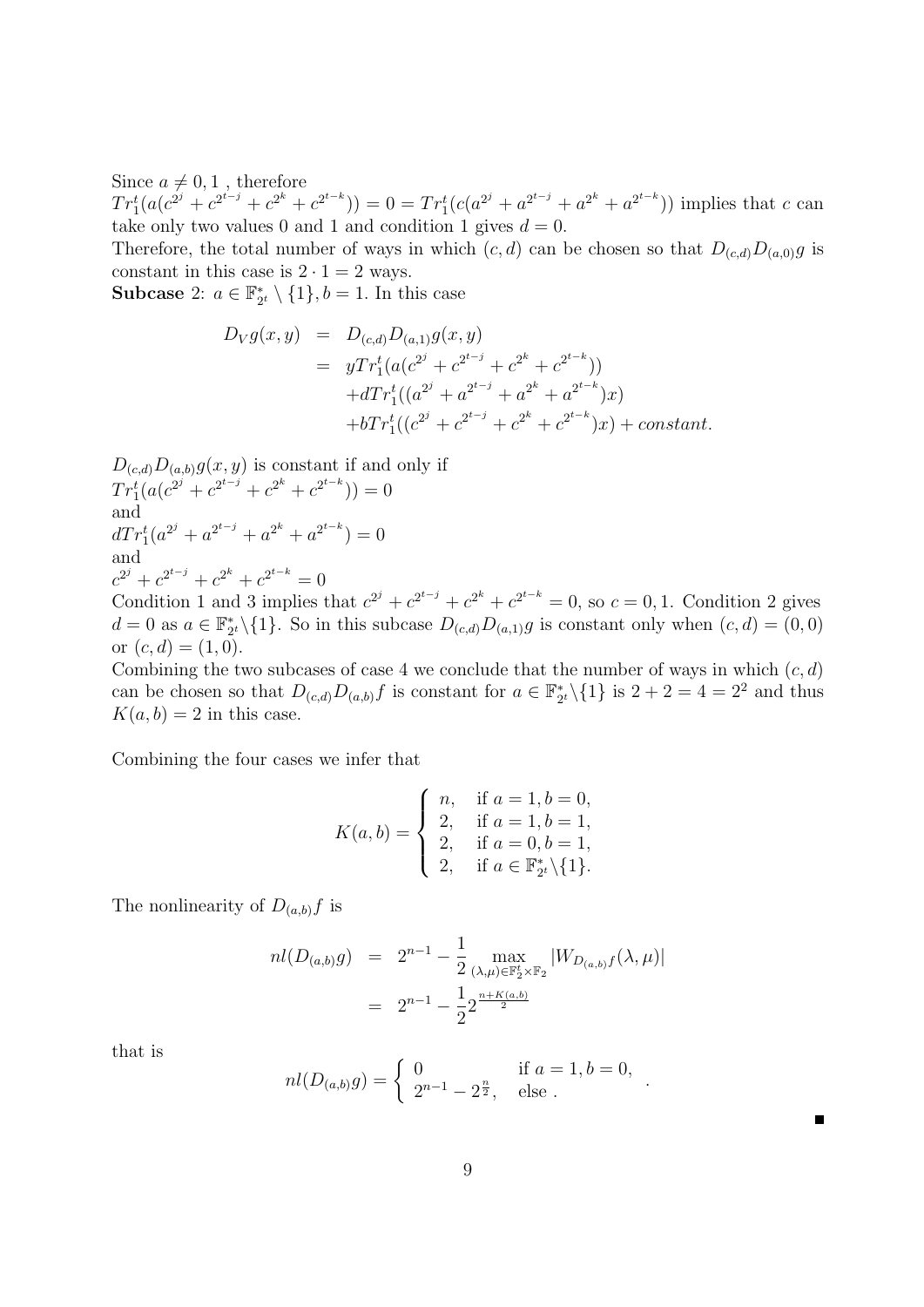**Remark 1** It is to be noted that the derivative of g with respect to  $(1,0)$  is affine.

Theorem 2

$$
nl_2(g) \ge 2^{n-1} - \frac{1}{2}\sqrt{2^{n+1} + 2^{\frac{3n+2}{2}} - 2^{\frac{n+4}{2}}}.
$$

Proof :

$$
\sum_{(a,b)\in\mathbb{F}_{2^t}\times\mathbb{F}_2} n l(D_{(a,b)}g)
$$
\n
$$
= n l(D_{(0,0)}g) + n l(D_{(1,0)}g) + \sum_{(a,b)\in\mathbb{F}_{2^t}\times\mathbb{F}_2, (a,b)\neq(0,0),(1,0)} n l(D_{(a,b)}g)
$$
\n
$$
= 0 + 0 + (2^n - 2) \cdot (2^{n-1} - 2^{\frac{n}{2}})
$$
\n
$$
= 2^{2n-1} - 2^n - 2^{\frac{3n}{2}} + 2^{\frac{n}{2}+1}.
$$

By using Proposition 2, we get

$$
nl_2(g) \geq 2^{n-1} - \frac{1}{2}\sqrt{2^{2n} - 2 \cdot (2^{2n-1} - 2^n - 2^{\frac{3n}{2}} + 2^{\frac{n}{2}+1})}
$$
  
= 
$$
2^{n-1} - \frac{1}{2}\sqrt{2^{n+1} + 2^{\frac{3n+2}{2}} - 2^{\frac{n+4}{2}}}.
$$

**Corollary** 1 Let t be odd and  $n = t + 1$  and let  $0 \le k < j < \frac{t+1}{2}$  such that  $gcd(j+k, t) =$  $gcd(j - k, t) = 1$ . Define  $h : \mathbb{F}_{2^t} \times \mathbb{F}_2 \to \mathbb{F}_2$  as

$$
h(x,y) = yTr_1^t(x^{2^j+1} + x) + (1+y)Tr_1^t(x^{2^k+1}).
$$

Then

$$
nl_2(h) \ge 2^{n-1} - \frac{1}{2}\sqrt{2^{n+1} + 2^{\frac{3n+2}{2}} - 2^{\frac{n+4}{2}}}.
$$

 $\blacksquare$ 

# 4 Comparisons

|                                 |     |    |    |        |      |      | Гp    |        |        |
|---------------------------------|-----|----|----|--------|------|------|-------|--------|--------|
|                                 |     |    |    |        | 1 ດ  |      | 16    |        | 20     |
| bounds of Theorem 2             | NZ. |    | 82 | N<br>А | 1684 | 7165 |       | 122873 | 501107 |
| bounds of Corollary 1           |     | 16 | 82 | 383    | 1684 | 7165 | 29867 | 122873 | 501107 |
| [12]<br>Maximum known distances |     | 18 | 84 | 400    | 1760 |      |       |        |        |

Remark 2 Let d be the algebraic degree of the function. According to McEliece's Theorem [3, 23], the r-th order nonlinearity of a Boolean function is divisible by  $2^{\lceil \frac{n}{d} \rceil - 1}$ .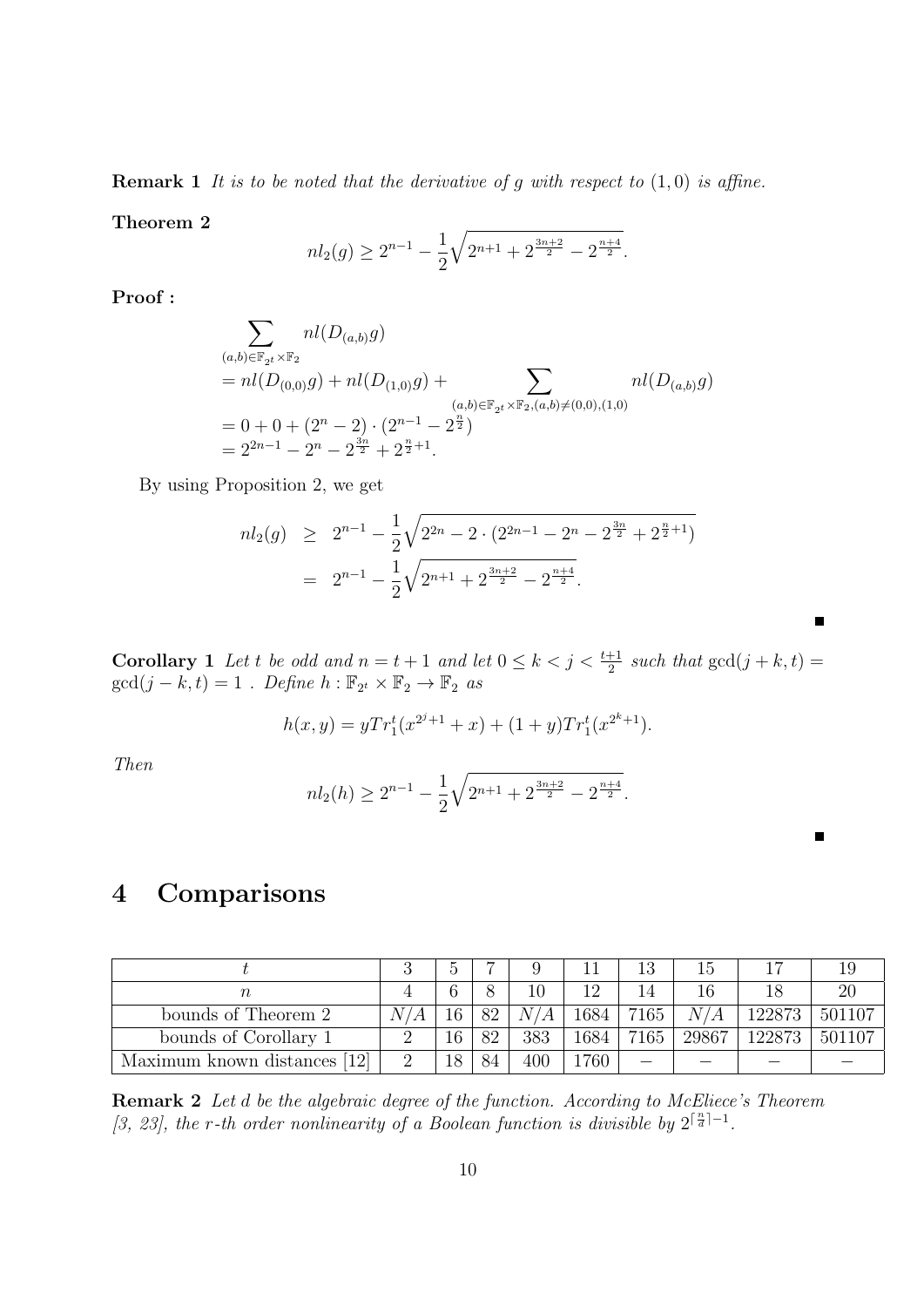Below we present the computational results by applying McEliece's Theorem on the bounds of Theorem 2 and Corollary 1 respectively.

|                                 |          |   |    |                  |      | 13   | 15    |        | 19     |
|---------------------------------|----------|---|----|------------------|------|------|-------|--------|--------|
|                                 |          |   |    | $\left( \right)$ |      | 14   | 16    |        | 20     |
| bounds of Theorem 2             |          | 6 | 84 | $\overline{N}$   | 1688 | 7168 | N/A   | 122880 | 501120 |
| bounds of Corollary 1           |          | 6 |    | 384              | 1688 | 7168 | 29888 | 122880 | 501120 |
| [12]<br>Maximum known distances | $\Omega$ |   | 84 | 400              | 760  |      |       |        |        |

# 5 Concluding remarks

Sun and Wu [32] have recently obtained lower bounds on the second-order nonlinearity of some classes of cubic monomial Boolean functions of form  $f(x) = Tr_1^n(x^{2^{m+1}+3})$  and  $f(x) = Tr_1^n(x^{2^m+2^{\frac{m+1}{2}+3}})$  respectively, where  $n = 2m$ , m odd which are known to have high first-order nonlinearity and deduced

$$
nl_2(f) \ge 2^{2m-1} - \frac{1}{2}\sqrt{2^{5m/2+1} + 2^{3m+1} - 2^{2m} - 2^{3m/2+1}}.
$$

The Walsh Spectrum of Boolean functions of above classes is three valued  $[0, \pm 2^{m+1}]$ . Below we give the comparison between the bounds of Theorem 2, Iwata-Kurosawa bounds [16], bounds of other classes which have high first-order nonlinearity and the Hamming distances of the furthest power functions from  $\mathcal{R}(2, n)$  obtained by Fourquet and Tavernier [12].

| $\, n$                       | 4              | 6   |     | 10  | 12   | 14   | 16    | 18     | 20     |
|------------------------------|----------------|-----|-----|-----|------|------|-------|--------|--------|
| Bounds of Theorem 2          | N/A            | 16  | 84  | N/A | 1688 | 7168 | N/A   | 122880 | 501120 |
| Iwata-Kurosawa's bounds      | N/A            | 14  | 56  | 224 | 896  | 3584 | 14336 | 57344  | 229376 |
| Bounds of Theorems 1, 2 [32] | $\overline{2}$ | 15  | 79  | 375 | 1666 | 7125 | 29786 | 122706 | 500765 |
| Bounds of Theorem 3 [32]     | 0              | N/A | 62  | N/A | 1525 | N/A  | 28615 | N/A    | 491277 |
| Bounds of Theorem 2 [13]     | N/A            | 15  | N/A | 378 | 1524 | 7139 | N/A   | 122758 | 491288 |
| Bounds of Dillon bent [5]    | $\theta$       | 10  | 64  | 331 | 1536 | 6744 | 28672 | 119487 | 491520 |
| Hamming distances in [12]    | $\overline{2}$ | 18  | 84  | 400 | 1760 |      |       |        |        |

From the above table it is observed that lower bound obtained in Theorem 2 is greater than those obtained for several known classes of Boolean functions having high first-order nonlinearities. Thus we identify a class of bent functions with high second-order nonlinearity.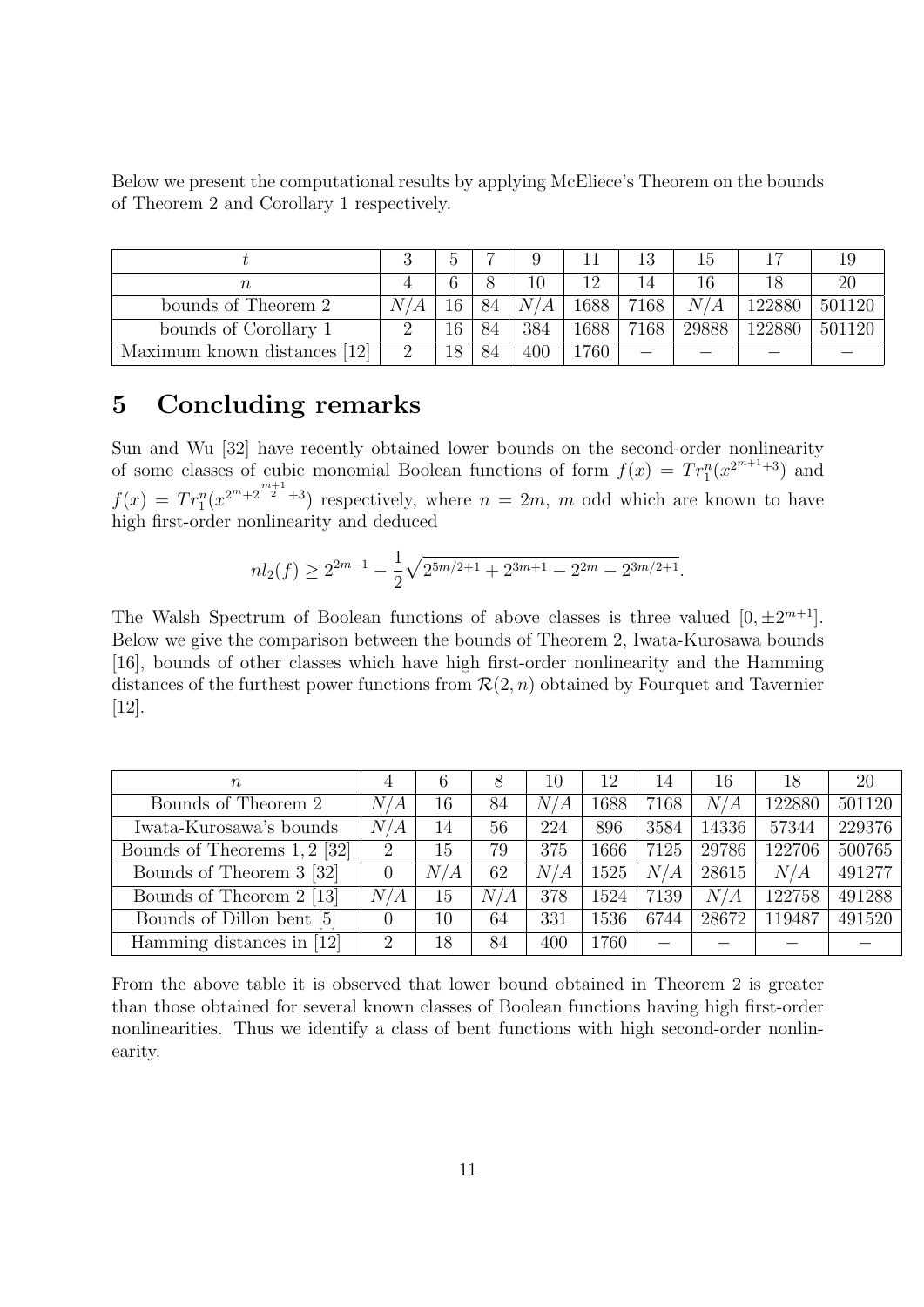### References

- [1] E. R. Berlekamp and L. R. Welch, Weight distributions of the cosets of the (32, 6) Reed-Muller code, IEEE Trans. Inform. Theory 18 (1) (1972) 203-207.
- [2] A. Canteaut, P. Charpin and G. M. Kyureghyan, A new class of monomial bent functions, Finite Fields and their Applications 14 (2008) 221-241.
- [3] C. Carlet, On the Higher Order Nonlinearities of Algebraic Immune Functions, in: Proceedings of the CRYPTO 2006, LNCS 4117, pp. 584-601.
- [4] C. Carlet, Recursive lower bounds on the nonlinearity profile of Boolean functions and their applications, IEEE Trans. Inform. Theory 54 (3) (2008) 1262-1272.
- [5] C. Carlet, On the nonlinearity profile of the Dillon function, http://eprint.iacr.org/2009/577.pdf.
- [6] C. Carlet, Boolean Functions for Cryptography and Error Correcting Codes, in: Boolean Methods and Models, Y. Crama and P. Hammer (Eds.) Cambridge Univ. Press. Available: http://www-roc.inria.fr/secret/Claude.Carlet/pubs.html (to be published).
- [7] C. Carlet, Vectorial Boolean Functions for Cryptography, in: Boolean Methods and Models, Y. Crama and P. Hammer (Eds.) Cambridge Univ. Press. Available: http://www-roc.inria.fr/secret/Claude.Carlet/pubs.html (to be published).
- [8] C. Carlet and S. Mesnager, Improving the upper bounds on the covering radii of binary Reed-Muller codes, IEEE Trans. Inform. Theory 53 (1) (2007) 162-173.
- [9] N. Courtois, W. Meier, Algebraic attacks on stream ciphers with linear feedback, in: Proceedings of the EUROCRYPT 2003, LNCS, vol. 2656, pp. 345-359.
- [10] C. Ding, G. Xiao, W. Shan, The Stability Theory of Stream Ciphers, LNCS, vol. 561. Springer, Heidelberg (1991).
- [11] I. Dumer, G. Kabatiansky and C. Tavernier, List decoding of second order Reed-Muller codes up to the Johnson bound with almost linear complexity, in: Proceedings of the IEEE International Symposium on Information Theory, Seattle, WA, July 2006, pp. 138-142.
- [12] R. Fourquet and C. Tavernier, An improved list decoding algorithm for the second order Reed-Muller codes and its applications, Designs Codes and Cryptography 49 (2008) 323-340.
- [13] S. Gangopadhyay, S. Sarkar and R. Telang, On the lower bounds of the second order nonlinearities of some Boolean functions, Information Sciences 180 (2010) 266-273.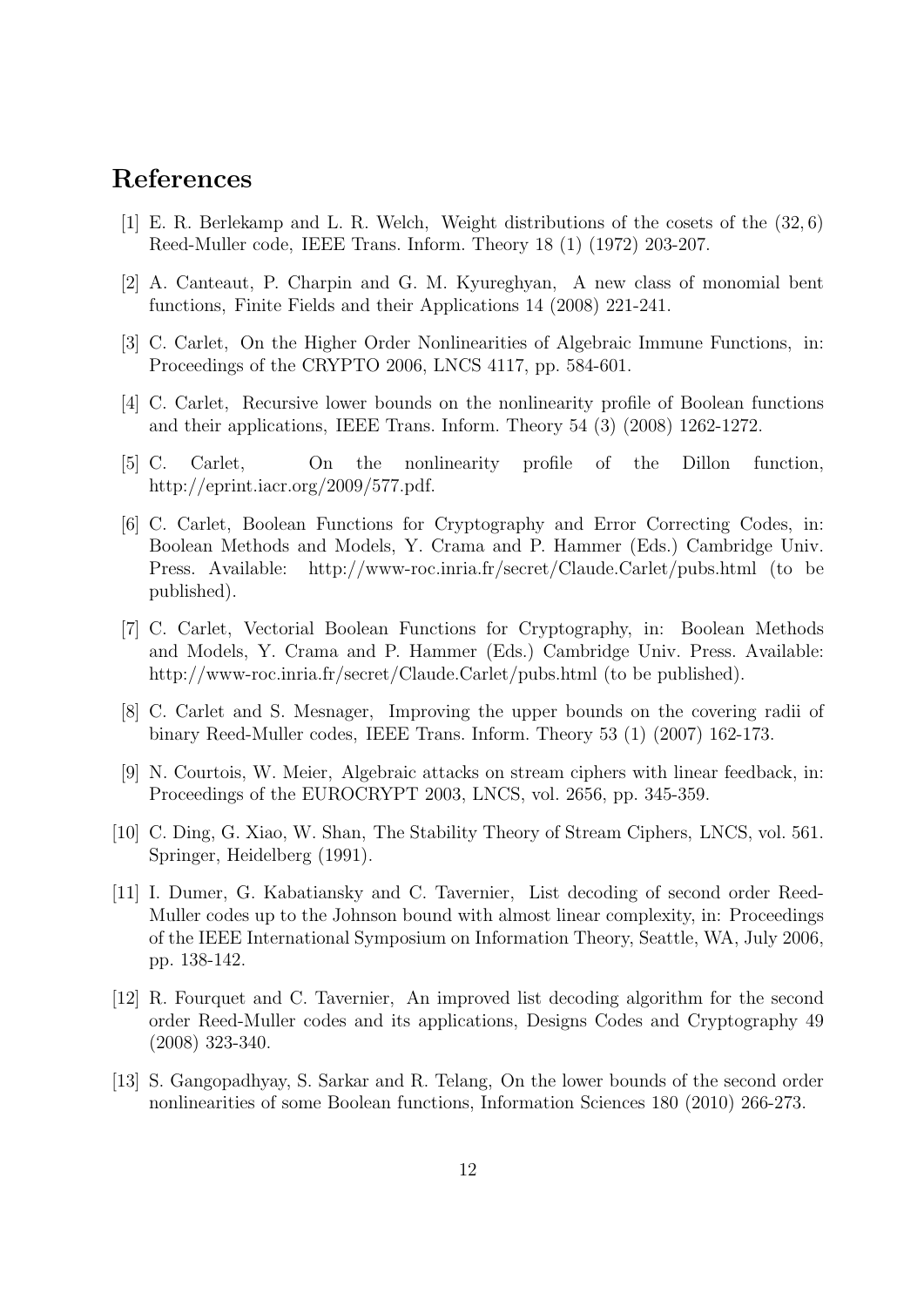- [14] R. Gode and S. Gangopadhyay, On second order nonlinearities of cubic monomial Boolean functions, http://eprint.iacr.org/2009/502.pdf.
- [15] J. Golić, Fast low order approximation of cryptographic functions, in: Proceedings of the EUROCRYPT 1996, LNCS, vol. 1996, pp. 268-282.
- [16] T. Iwata and K. Kurosawa, Probabilistic higher order differential attack and higher order bent functions, in: Proceedings of the ASIACRYPT 1999, LNCS, vol. 1716, pp. 62-74.
- [17] S. Kavut, S. Maitra, S. Sarkar and M. D. Yücel, Enumeration of 9-variable rotation symmetric Boolean functions having nonlinearity  $> 240$ , in: Proceedings of the INDOCRYPT 2006, LNCS, vol. 4329, pp. 266-279.
- [18] L. R. Knudsen and M. J. B. Robshaw, Non-linear approximations in linear cryptanalysis, in: Proceedings of the EUROCRYPT 1996, LNCS, vol. 1070, pp. 224-236.
- [19] S. Kavut and M. D. Yücel, Generalized rotation symmetric and dihedral symmetric Boolean functions - 9 variable Boolean functions with nonlinearity 242, in: Proceedings of the AAECC 2007, LNCS, vol. 4851, pp. 266-279.
- [20] J. J. Mykkeltveit, The covering radius of the (128, 8) Reed-Muller code is 56, IEEE Trans. Inform. Theory 26 (3) (1980) 359-362.
- [21] G. Leander, G. McGuire, Construction of bent functions from near-bent functions, Journal of Combinatorial Theory, Series A, 116 (2009) 960-970.
- [22] R. Lidl, H. Niederreiter, Introduction to finite fields and their applications, Cambridge University Press, 1983.
- [23] F. J. MacWilliams and N. J. A. Sloane, The theory of error correcting codes, North-Holland, Amsterdam, 1977.
- [24] M. Matsui, Linear cryptanalysis method for DES cipher, in: Proceedings of the EU-ROCRYPT 1993, LNCS, vol. 765, pp. 386-397.
- [25] U. M. Maurer, New approaches to the design of self-synchronizing stream ciphers, in: Proceedings of the EUROCRYPT 1991, LNCS, vol. 547, pp. 458-471.
- [26] W. Millan, Low order approximation of cipher functions, in: Cryptographic policy and algorithms, LNCS, vol. 1029, 1996, pp. 144-155.
- [27] N. Courtois, Higher order correlation attacks, XL algorithm and cryptanalysis of Toyocrypt, in: Proceedings of the ICISC 2002, LNCS, vol. 2587, pp. 182-199.
- [28] N. J. Patterson and D. H. Wiedemann, The covering radius of the  $(2^{15}, 16)$  Reed-Muller code is at least 16276, IEEE Trans. Inform. Theory 29 (3) (1983) 354-356.